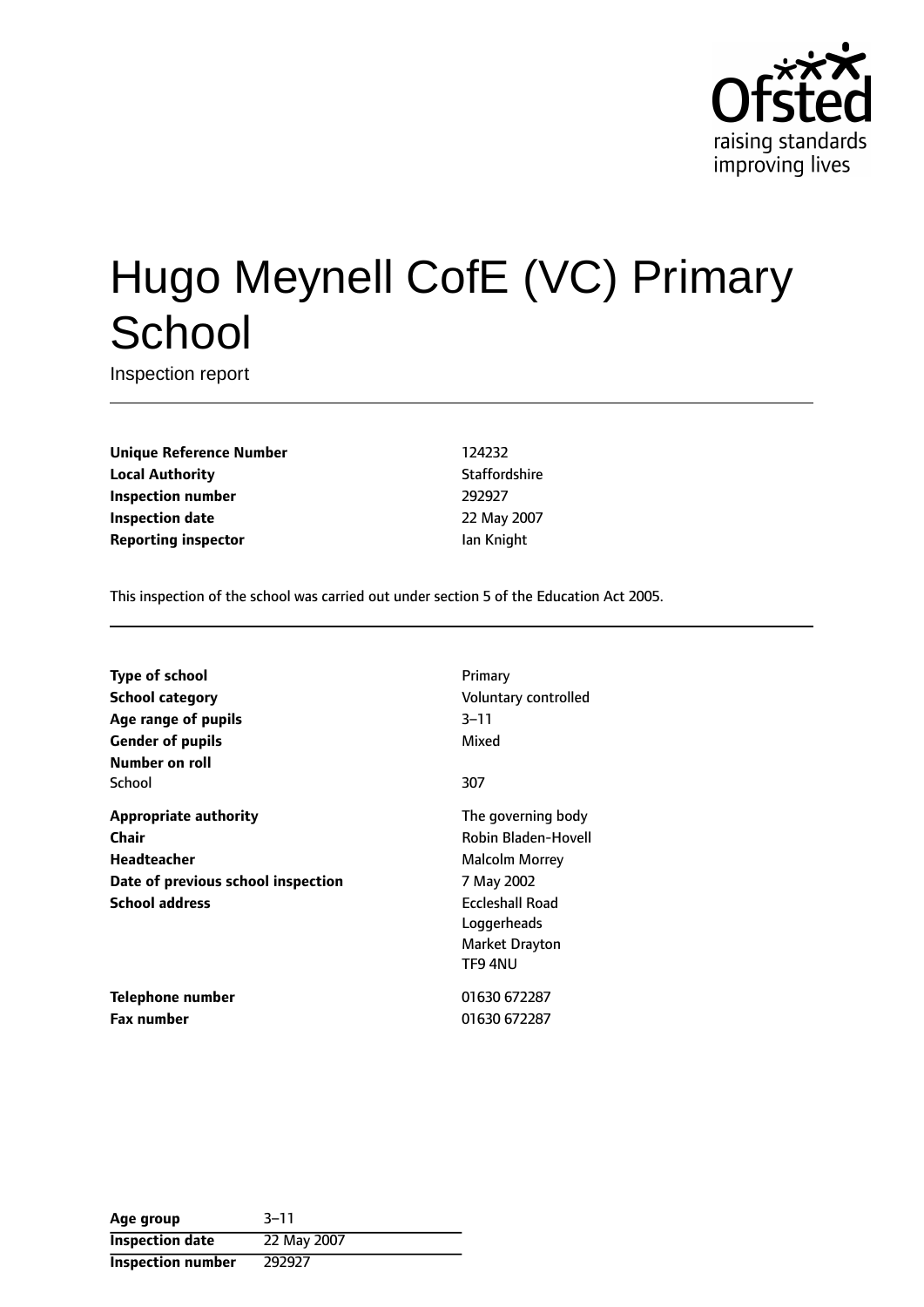.

© Crown copyright 2007

#### Website: www.ofsted.gov.uk

This document may be reproduced in whole or in part for non-commercial educational purposes, provided that the information quoted is reproduced without adaptation and the source and date of publication are stated.

Further copies of this report are obtainable from the school. Under the Education Act 2005, the school must provide a copy of this report free of charge to certain categories of people. A charge not exceeding the full cost of reproduction may be made for any other copies supplied.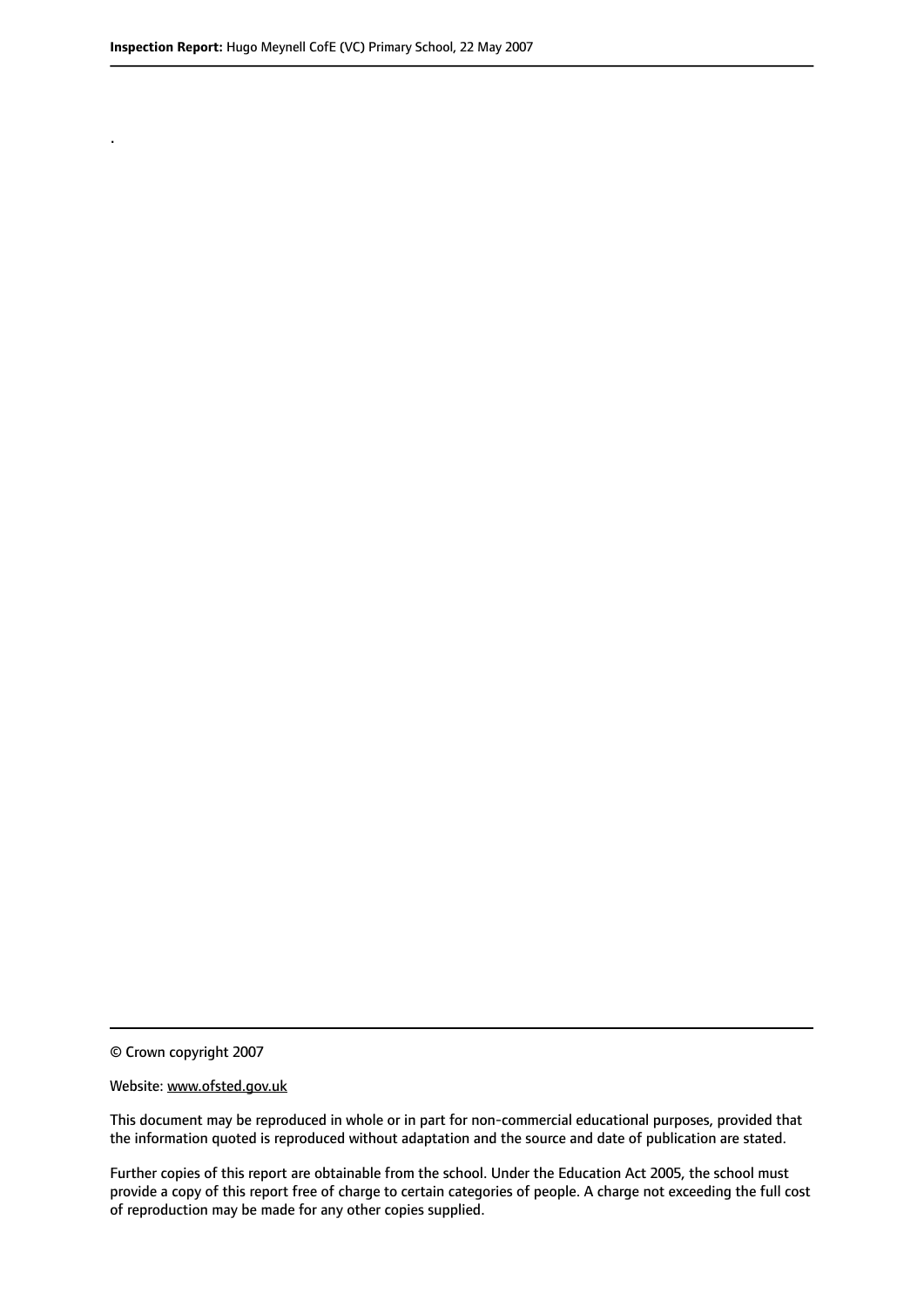# **Introduction**

The inspection was carried out by an Additional Inspector.

#### **Description of the school**

This large primary school serves the villages of Loggerheads and Ashley and the surrounding area near the border of Staffordshire and Shropshire. A nursery class was added in September 2006. The number of pupils known to be eligible for free school meals is below average. Almost all pupils are from a White British background. Relatively few pupils are identified as having learning difficulties or disabilities. On entry to the school, children have the expected levels of skills and knowledge.

#### **Key for inspection grades**

| Grade 1 | Outstanding  |
|---------|--------------|
| Grade 2 | Good         |
| Grade 3 | Satisfactory |
| Grade 4 | Inadequate   |
|         |              |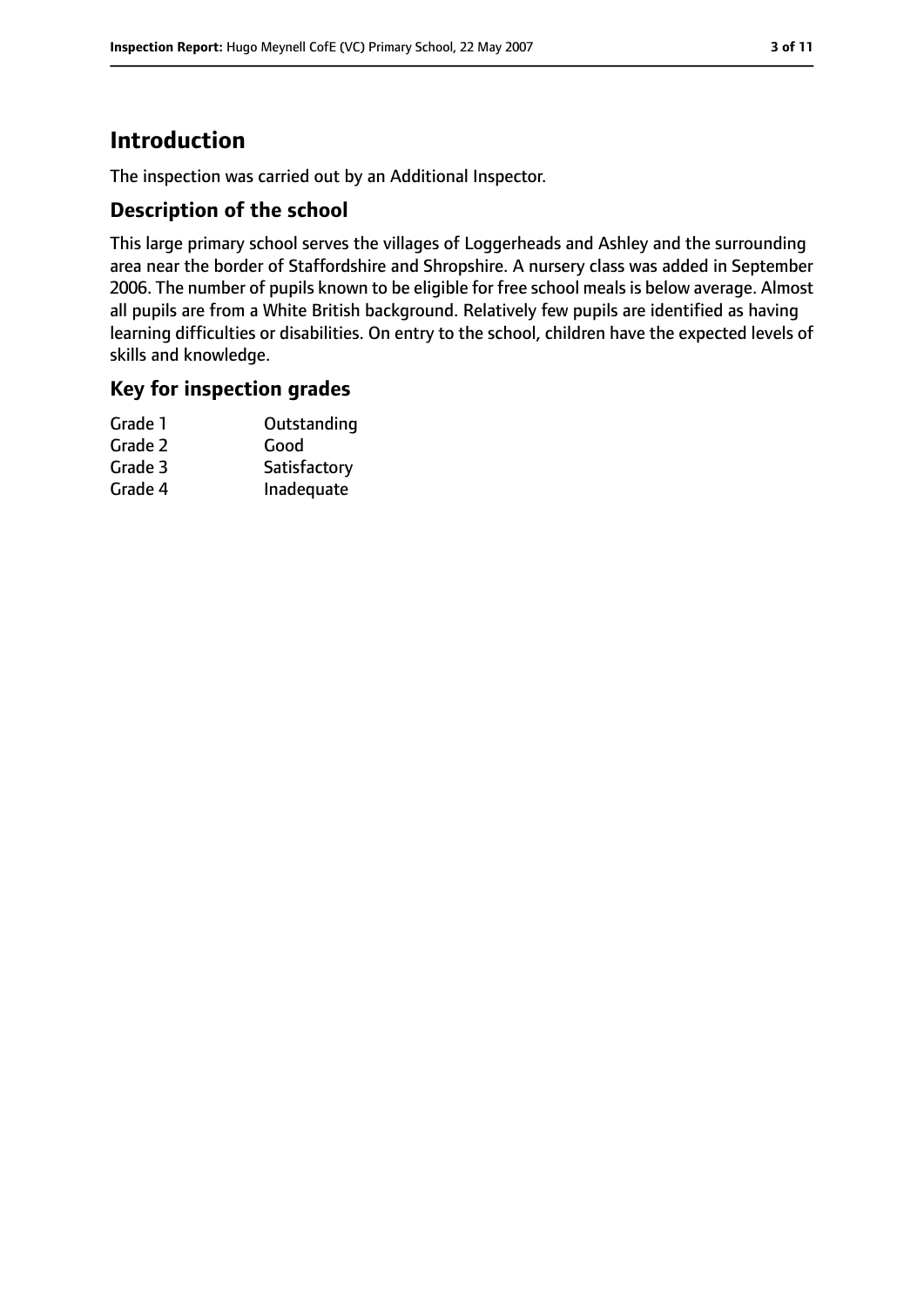# **Overall effectiveness of the school**

#### **Grade: 2**

'I find the teachers at Hugo Meynell very kind and helpful. They always put the children first in everything.' This parent's comment was typical of the views of many about this good school. Pupils' personal development is good as they thrive in the school's strong ethos of mutual respect founded on its close links with the Church. Parents and pupils alike spoke warmly of the approachability of the staff. Pupils feel that they are absolutely safe and secure in the school. They say that their teachers really care for them, a reflection of the excellent pastoral care in the school. Pupils are confident that staff will effectively deal with any problems they might have. They said the headteacher is very supportive of their ideas, for example, when they developed their fund raising ideas and suggested to him that they might produce a 'Meynell Mag'. The way the school encourages pupils to initiate such activities and carry them through to a successful conclusion is a key factor in their excellent preparation for future economic well-being.

Good leadership from the headteacher and a reorganisation of the school's management structure ensures that they all share the school's vision of excellence. He has delegated more responsibility to teams of teachers whilst remaining approachable to both staff and pupils. Staff teams are empowered to make changes for the better and rigorous self-evaluation ensures that these are effective. As a result, progress across the school is improving as expectations rise and teachers become ever more conscious of the level of challenge pupils can cope with. Teaching is good but there is some variation in quality across the school. In most classes, tasks are set that challenge individuals effectively and are supplemented by good questioning techniques. Consequently, standards have risen to above average levels and pupils achieve well. However, there are occasions when the most capable are not challenged enough and the pace of learning is not as brisk. Progress is enhanced through the ingenious use of subjects such as history and geography, being used as platforms for extended writing. In so doing, the school effectively addressed an area for development. A particularly strong feature of the good curriculum is the way that links are forged between subjects, helping pupils to see how skills learned in one area can be used to good effect in another.

Pupils across the school receive good academic guidance as part of the excellent care, guidance and support the school provides. Pupils understand their targets and current levels of attainment and say that marking is helpful in telling them how well they are doing and how to improve. Good provision in the Foundation Stage ensures that children make good progress. The school identified that progress in creative development was not as brisk as in other areas. Changes made have ensured this is improving. The large outdoor area is used well to promote children's physical development, although it is not routinely used as effectively to promote other areas of learning.

Rigorous monitoring procedures and tracking of pupils' progress ensure that the school knows its strengths and weaknesses well. This forms the cornerstone of development planning. Whilst governors are knowledgeable and challenging, and monitor the progress of school development, they are not currently involved in determining the priorities to be addressed early enough. Nevertheless, the improving trend in the school and the clarity of vision as to the next steps indicate good capacity to improve further.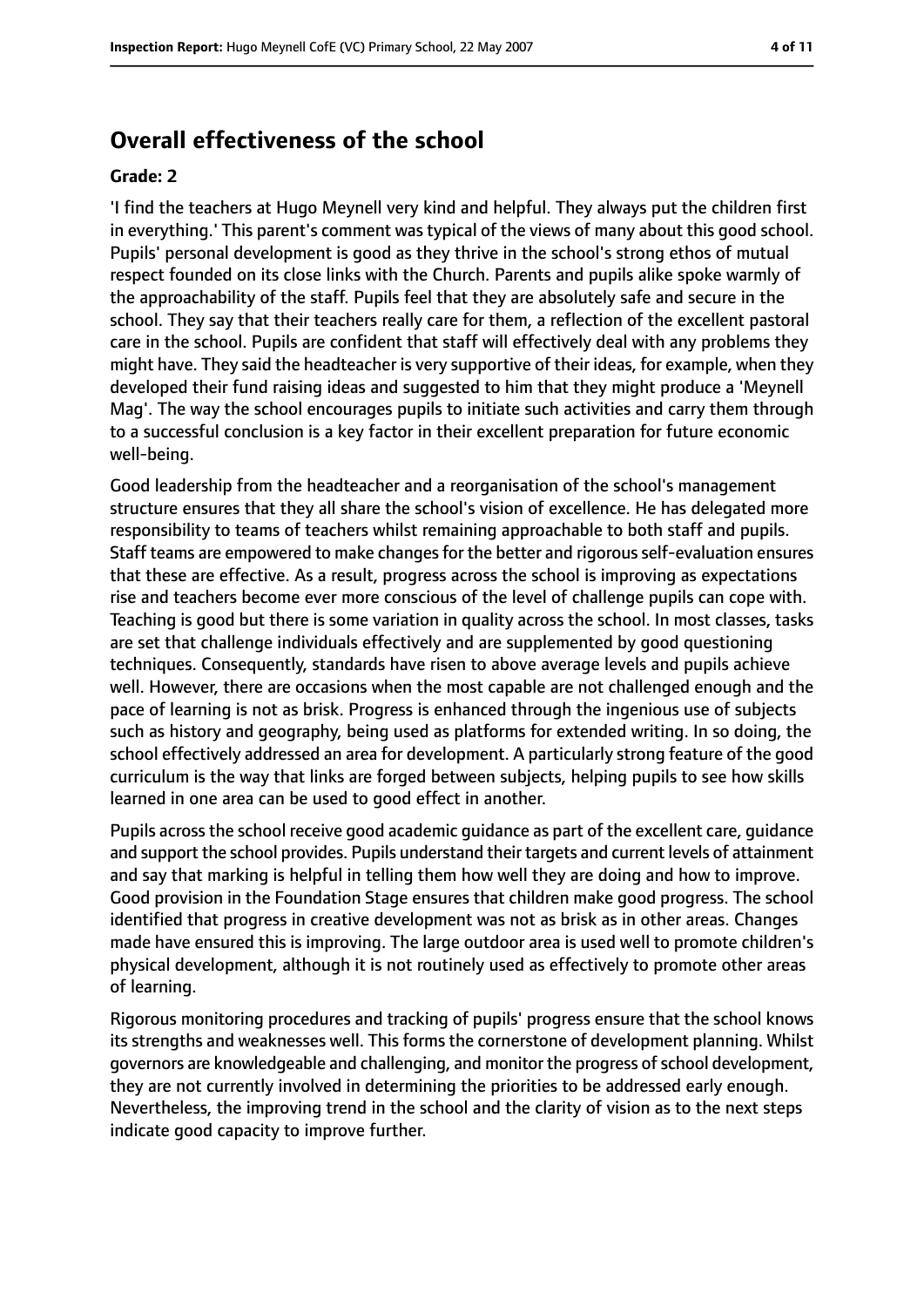#### **What the school should do to improve further**

- Use the extensive data from monitoring and evaluation of the school's work to share good practice and ensure that the quality of teaching in all classes matches the best in the school.
- Ensure that the outdoor area is used to its fullest extent to support all aspects of learning for children in the Foundation Stage.

# **Achievement and standards**

#### **Grade: 2**

Throughout the school, pupils make good progress, reach standards that are above average and achieve well. Focused teaching in the Foundation Stage ensures that children quickly gain the skills they need, although creative development still lags slightly behind the other areas. At all stages in the school, standards are rising steadily. In Key Stage 1, the school noted that progress seemed to be slower than in the rest of the school and concluded that the transition from single age Reception classes into classes containing a mixture of pupils in Years 1 and 2 was too sudden for a number of pupils. A 'transition class' for pupils in Year 1 was set up to ease this change and early indications are that they have settled more quickly and are making improved progress. Appropriate actions have also been taken to effectively addressthe relatively slower progress in reading and writing than in mathematics, although the level of challenge for the most capable is not yet consistently high. Progress in Key Stage 2 is similarly good, especially in Year 6. The school's own targets for its future performance are set rigorously and the school's tracking data suggest it is on track to meet them.

# **Personal development and well-being**

#### **Grade: 2**

Good spiritual, moral, social and cultural development underpins pupils' good personal development. Pupils' enthusiasm for school is reflected in their good attendance. They speak enthusiastically about the staff and their lessons. Behaviour is good. Pupils usually work solidly, with or without adult supervision, in an atmosphere of happy industry. However, occasionally pupils can become restless, for example, when listening in assembly or when tasks are not challenging enough. Pupils have a thorough understanding of safe practices and healthy eating. Indeed, pupils spoken to could scarcely believe that others might not eat healthily! Pupils say that the headteacher listens willingly to their ideas, and gave some examples of ideas that had come to fruition, including fund raising for charities and the production of a school magazine. Pupils organised all aspects of these activities. The school council has a real voice because it thoroughly canvasses opinion in the school. This year, it is organising sports day with an amended list of events following just such a consultation.

# **Quality of provision**

#### **Teaching and learning**

#### **Grade: 2**

Good teaching across the school is the cornerstone of pupils' good and improving achievement. A clear focus on raising teachers' expectations, based on the school's detailed assessment and tracking, has led to lessons in which tasks are rigorously matched to all pupils' needs, including those with learning difficulties and disabilities, challenging them well beyond their comfort zone. Questioning is used skilfully to ensure that all pupils are included and to develop the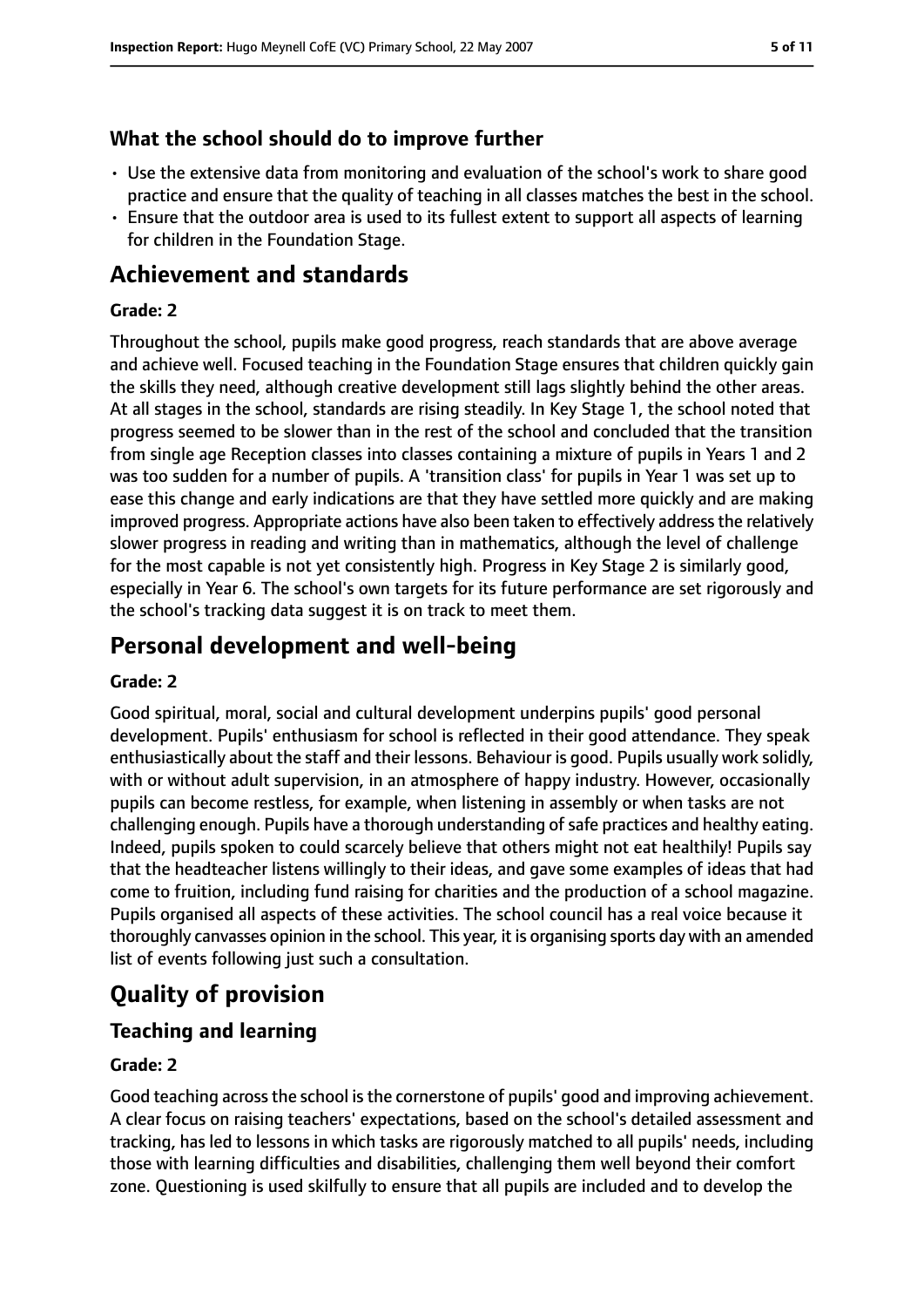skills of thinking in depth about problems. The links made between subjects ensure that pupils see that skills learned under one banner are equally applicable to another. Teaching assistants effectively support groups in lessons. However, in a few lessons, the tasks are not challenging enough, especially for the most capable, and on occasions teachers do not give all groups of pupils the attention they need. When this happens, pupils become restless and learning slows.

#### **Curriculum and other activities**

#### **Grade: 2**

The school realised that some areas of relative weakness came about because of the way the curriculum was organised and took effective action. As a result, the curriculum is now good. It is planned around skills that can be transferred between subjects in order to improve the quality of learning and make better use of the time available. This has already had a positive effect on improving pupils' writing skills. Early indications are that the creation of a class to help younger pupils cope with the change in emphasis from Reception to Year 1 is also having a positive effect. However, the school agrees that, whilst children in the Foundation Stage have good access to activities that promote their physical development in their extensive outdoor area, it is not used effectively enough to support learning in all the other areas. Pupils' experiences are enhanced by a wide variety of extra activities, visitors and visits. An outcome is the quality of dramatic and musical performance seen in the school. All pupils in Year 6 benefit from a residential visit each year.

### **Care, guidance and support**

#### **Grade: 1**

The school's Christian foundation is a significant factor in the excellent pastoral care that pupils receive. Pupils and parents agree that staff cherish and nurture children so that they have the best chance to take advantage of all the school offers. One parent spoke for many when rightly saying, 'Hugo Meynell is an extremely happy school. My children love school - always have.' Another accurately added, 'The level of commitment to children's well-being is extremely high.' Although attendance is significantly above the national figure, the school still tirelessly promotes better attendance and takes a robust approach to requests for holidays during term time. Procedures for child protection and to ensure pupils' continuing safety are secure. The good tracking system has been adjusted to better suit the pupils in this school and to raise expectations of all concerned. It is beginning to be used to set targets for individuals to aspire to. Pupils enjoy being able to 'tick off' these as they are achieved, becoming used to assessing their own progress and having a clear understanding of how well they are doing and the next steps in learning.

# **Leadership and management**

#### **Grade: 2**

Although a number of new procedures are still bedding in, the improvements in outcomes over the last couple of years indicate that the reorganisation of the way the school works is having a positive effect. This has involved a renewed focus on learning, backed up by rigorous and thorough tracking, monitoring and evaluation. Staff are organised into teamsthat take effective action to improve the quality of learning. This has led to a renewed vibrancy across the school and ongoing dialogue about the quality of pupils' experiences. Much of this vision stems from the headteacher, but it is subscribed to by all in the school, including the governing body. It is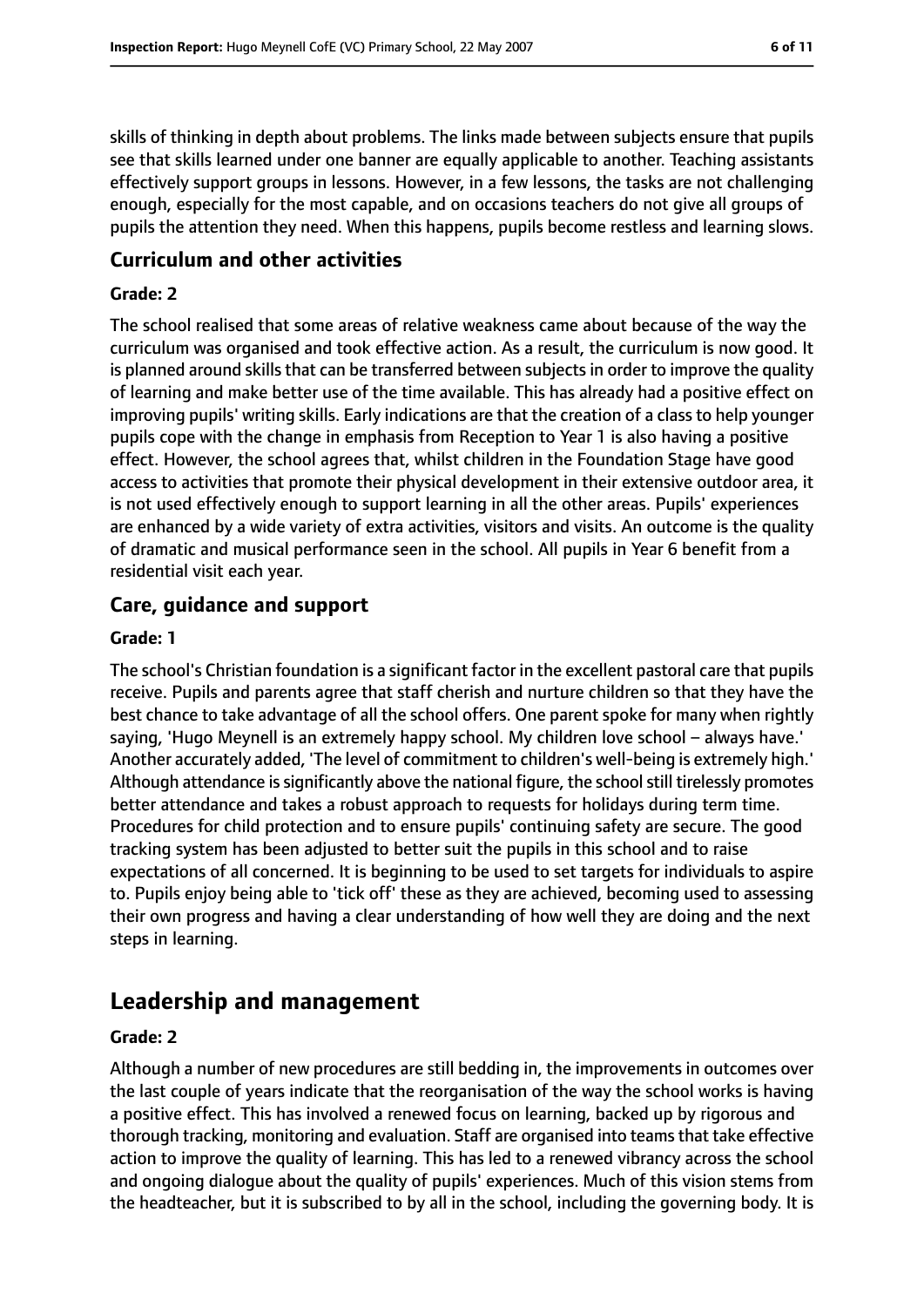also reflected in strategic planning that identifies appropriate priorities to move the school forward, now and in the future. Some governors, including the knowledgeable chair, play an active part in evaluating the school's performance. The governing body as a whole ensures that its information comes from a variety of sources and challenges the school robustly. However, it is also aware that its role in setting the strategic direction of the school is not fully developed.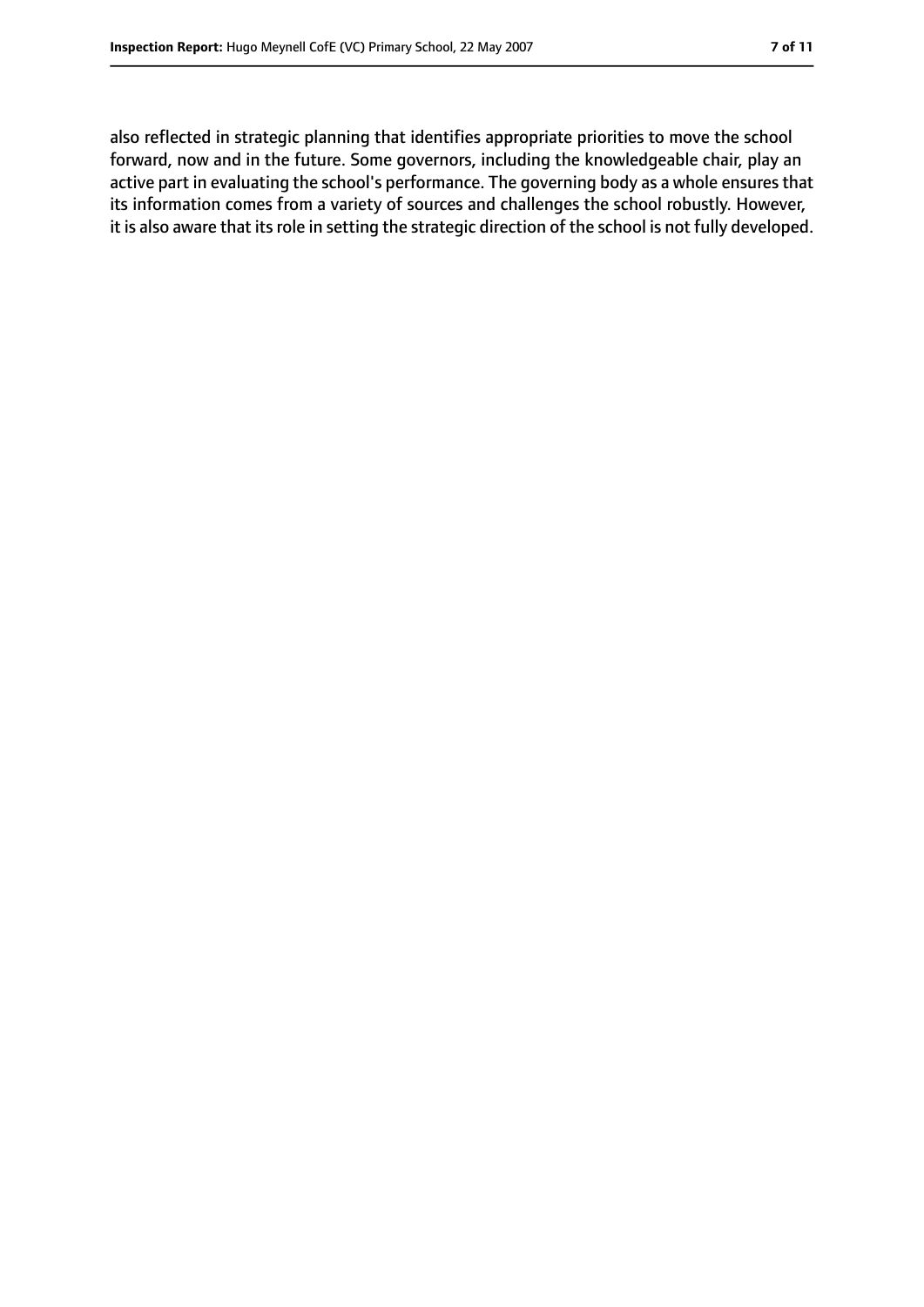**Any complaints about the inspection or the report should be made following the procedures set out in the guidance 'Complaints about school inspection', which is available from Ofsted's website: www.ofsted.gov.uk.**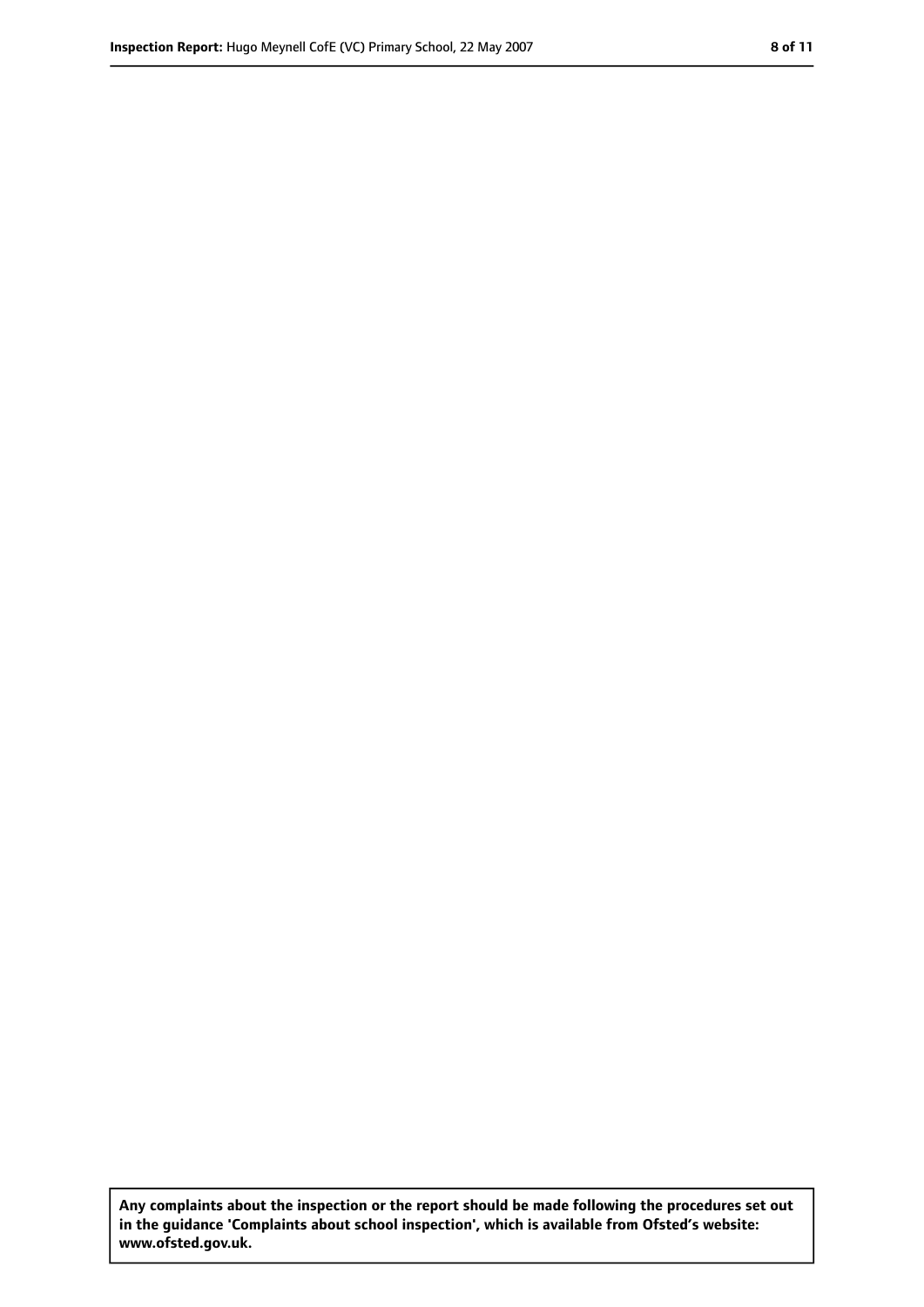#### **Annex A**

# **Inspection judgements**

| Key to judgements: grade 1 is outstanding, grade 2 good, grade 3 satisfactory, and grade 4 | <b>School</b>  |
|--------------------------------------------------------------------------------------------|----------------|
| inadeauate                                                                                 | <b>Overall</b> |

### **Overall effectiveness**

| How effective, efficient and inclusive is the provision of education, integrated<br>care and any extended services in meeting the needs of learners? |     |
|------------------------------------------------------------------------------------------------------------------------------------------------------|-----|
| How well does the school work in partnership with others to promote learners'<br>well-being?                                                         |     |
| The quality and standards in the Foundation Stage                                                                                                    |     |
| The effectiveness of the school's self-evaluation                                                                                                    |     |
| The capacity to make any necessary improvements                                                                                                      |     |
| Effective steps have been taken to promote improvement since the last<br>inspection                                                                  | Yes |

### **Achievement and standards**

| How well do learners achieve?                                                                               |  |
|-------------------------------------------------------------------------------------------------------------|--|
| The standards <sup>1</sup> reached by learners                                                              |  |
| How well learners make progress, taking account of any significant variations between<br>groups of learners |  |
| How well learners with learning difficulties and disabilities make progress                                 |  |

#### **Personal development and well-being**

| How good is the overall personal development and well-being of the<br>learners?                                  |  |
|------------------------------------------------------------------------------------------------------------------|--|
| The extent of learners' spiritual, moral, social and cultural development                                        |  |
| The behaviour of learners                                                                                        |  |
| The attendance of learners                                                                                       |  |
| How well learners enjoy their education                                                                          |  |
| The extent to which learners adopt safe practices                                                                |  |
| The extent to which learners adopt healthy lifestyles                                                            |  |
| The extent to which learners make a positive contribution to the community                                       |  |
| How well learners develop workplace and other skills that will contribute to<br>their future economic well-being |  |

#### **The quality of provision**

| How effective are teaching and learning in meeting the full range of the<br>learners' needs?          |  |
|-------------------------------------------------------------------------------------------------------|--|
| How well do the curriculum and other activities meet the range of needs<br>and interests of learners? |  |
| How well are learners cared for, quided and supported?                                                |  |

 $^1$  Grade 1 - Exceptionally and consistently high; Grade 2 - Generally above average with none significantly below average; Grade 3 - Broadly average to below average; Grade 4 - Exceptionally low.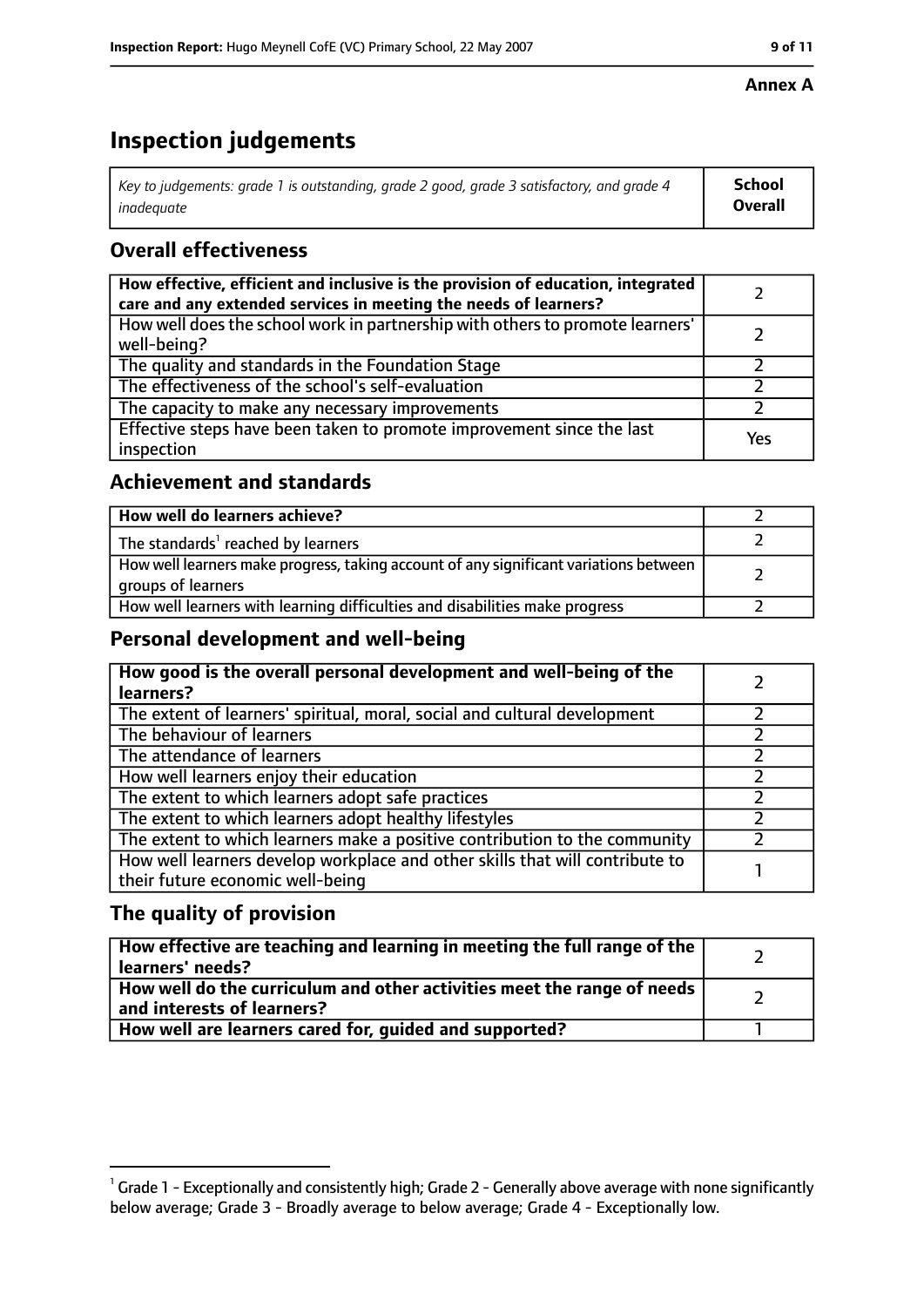#### **Annex A**

# **Leadership and management**

| How effective are leadership and management in raising achievement<br>and supporting all learners?                                              |     |
|-------------------------------------------------------------------------------------------------------------------------------------------------|-----|
| How effectively leaders and managers at all levels set clear direction leading<br>to improvement and promote high quality of care and education |     |
| How effectively performance is monitored, evaluated and improved to meet<br>challenging targets                                                 |     |
| How well equality of opportunity is promoted and discrimination tackled so<br>that all learners achieve as well as they can                     |     |
| How effectively and efficiently resources, including staff, are deployed to<br>achieve value for money                                          | 2   |
| The extent to which governors and other supervisory boards discharge their<br>responsibilities                                                  | 3   |
| Do procedures for safequarding learners meet current government<br>requirements?                                                                | Yes |
| Does this school require special measures?                                                                                                      | No  |
| Does this school require a notice to improve?                                                                                                   | No  |